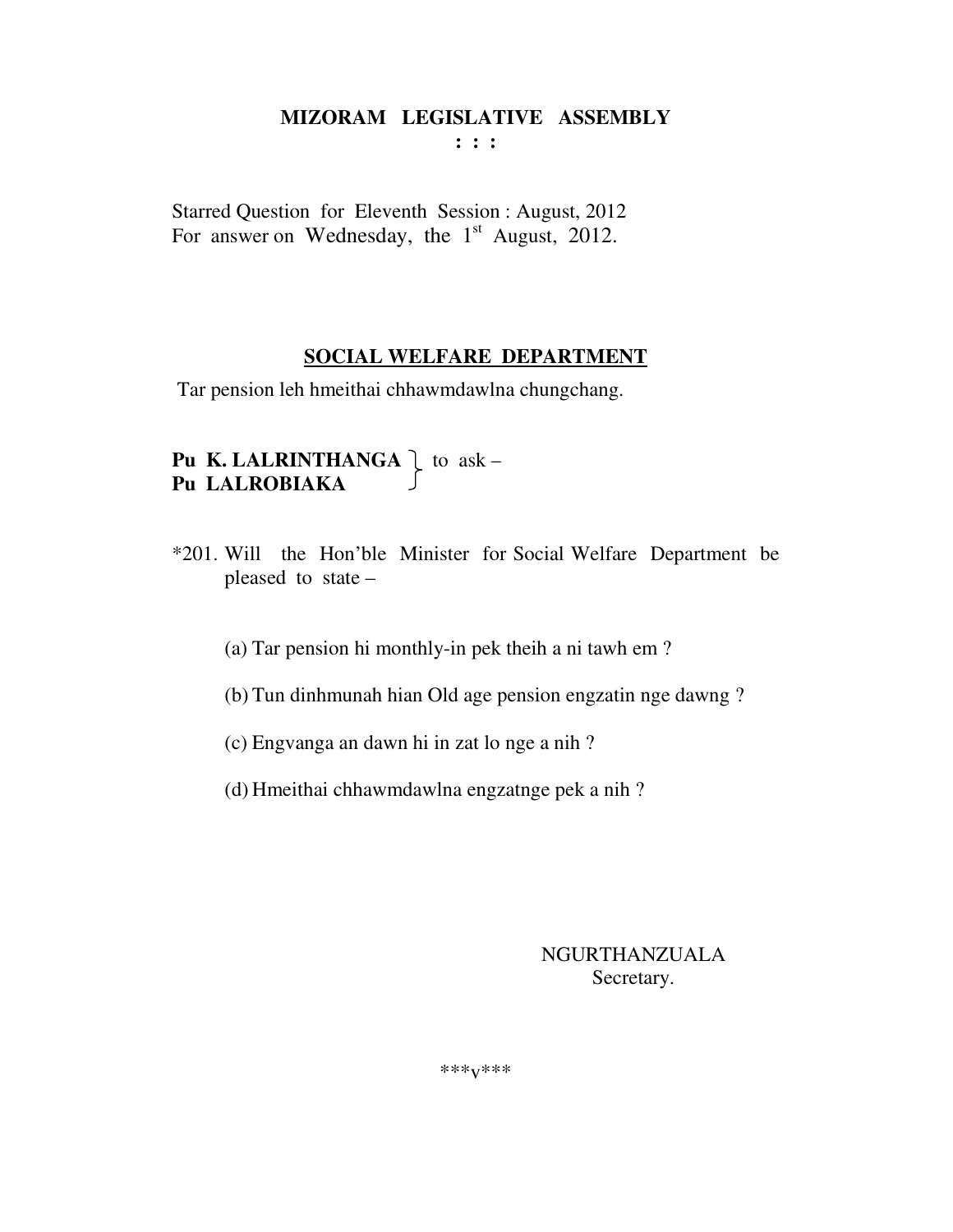# **MIZORAM LEGISLATIVE ASSEMBLY :: :: ::**

Starred Question for Eleventh Session : August, 2012 For answer on Wednesday, the  $1<sup>st</sup>$  August, 2012

# **TRANSPORT DEPARTMENT**

Transport Department Re-structure chungchang.

**Dr. R. LALTHANGLIANA Pu P.P. THAWLA**  $\qquad \qquad$  to ask –

- \*202. Will the Hon'ble Minister for Transport Department be pleased to state –
	- (a) MNF Ministry-in Cabinet thutlukna siama Transport Department Re-structure tura a lo tih tawh kha tihpuitlin tumna tuna Sorkar hian a nei em?
	- (b) Kum 2009-a Transport Department Re-structuring tura order chhuah tawh, kum 2010-a cancel leh tak kha tunah engtinnge a kal dan?
	- (c) Mizoram State Transport inenkawl dan tur ruahmanna thar a awm leh tawh em?
	- (d) Saiha, Lawngtlai leh Lungleiah te hian Station Superintendent an awm (function) tawh dawn lo em ni?

NGURTHANZUALA **Secretary**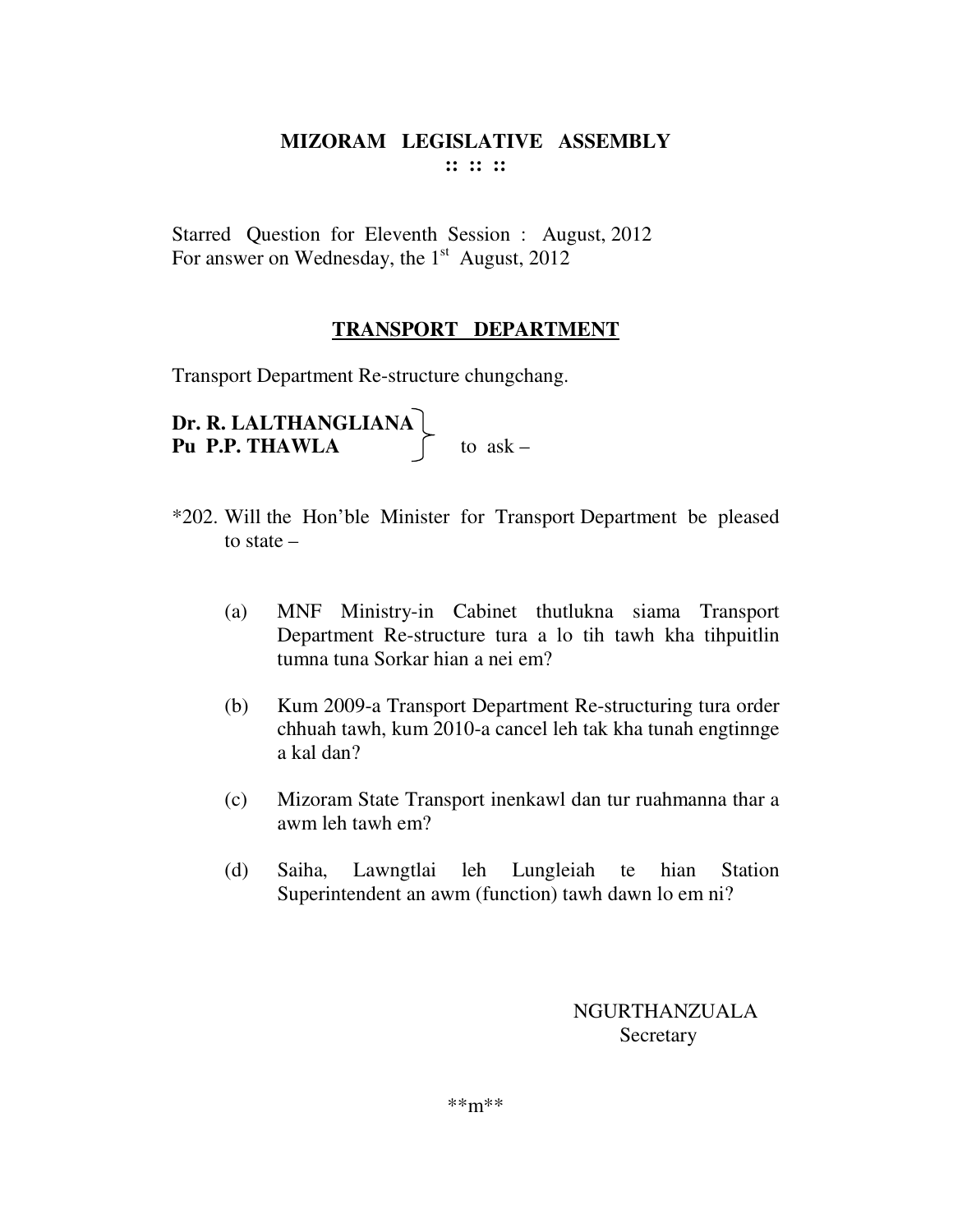# **MIZORAM LEGISLATIVE ASSEMBLY : : : :**

Starred Question for Eleventh Session : August, 2012. For answer on Wednesday, the  $1<sup>st</sup>$  August 2012.

#### **TRANSPORT DEPARTMENT**

New Secretariat a thawkte chungchang

# **Dr. R. LALTHANGLIANA** to ask –

\*203. Will the Hon'ble Minister for Transport Department be pleased to state –

 New Secretariat leh hemi area chhunga sorkar hnathawkte tan hian an kalna tur Bus leh thil dang ruahman sak an ni ta em ?

> NGURTHANZUALA **Secretary**

….h…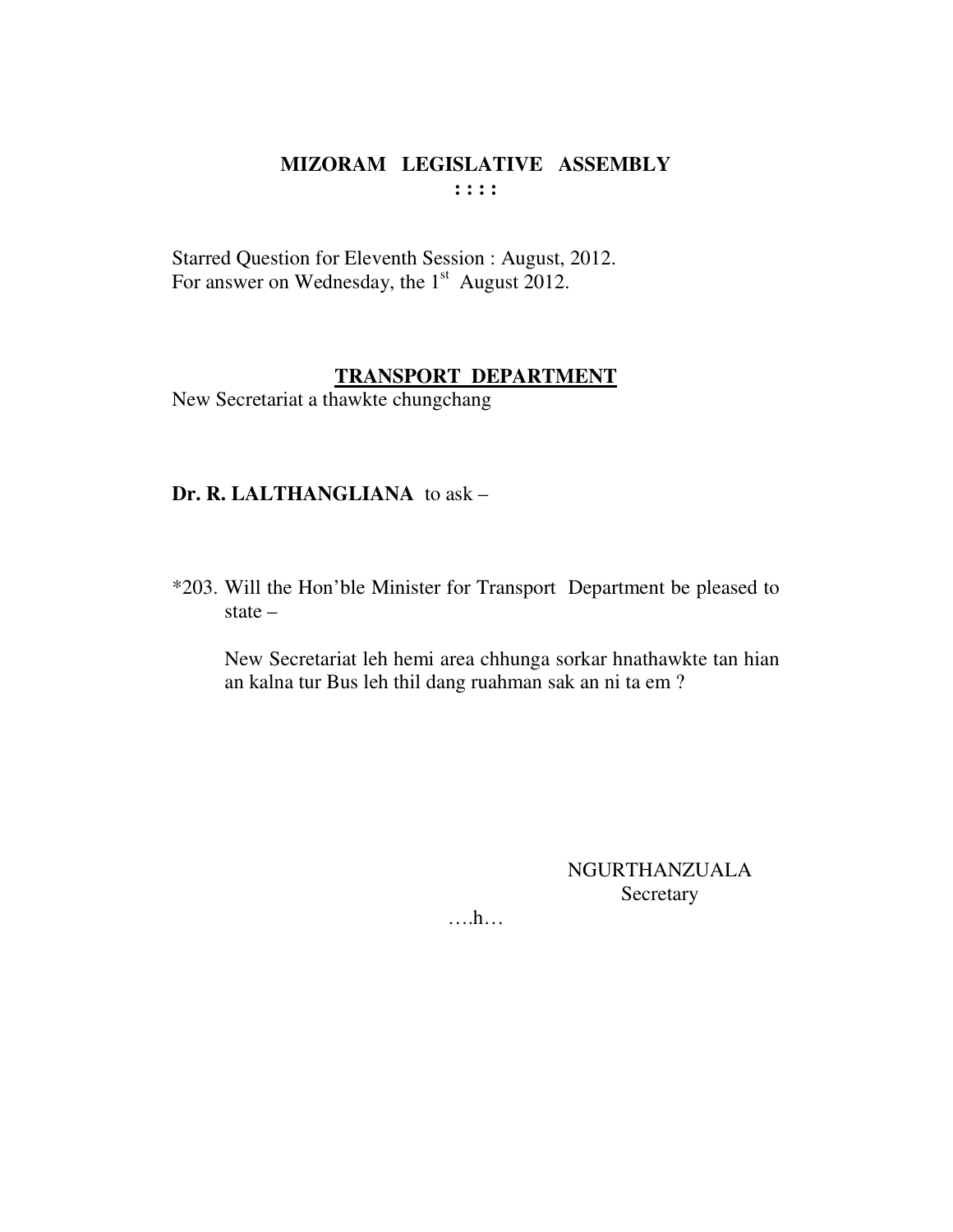# **MIZORAM LEGISLATIVE ASSEMBLY : : : :**

Starred Question for Eleventh Session : August, 2012. For answer on Wednesday, the  $1<sup>st</sup>$  August, 2012.

## **ANIMAL HUSBANDRY & VETERINARY DEPARTMENT**

Vety Farm, Mampui leh Ar note awp keuna chungchang.

# **Pu C. RAMHLUNA** to ask –

- \*204. Will the Hon'ble Minister for Animal Husbandry & Veterinary Department be pleased to state –
	- a) Vety Farm, Mampui, Lawngtlai district chhunga mi hi LADC ah hlan tumna a awm em ?
	- b) Awm nise, engtikahnge hlan a nih ang ?
	- c) Ar note awpkeuna ( incubator ) chhe reng mai hi engtikah nge siam that theih a nih ang ?

NGURTHANZUALA Secretary

….h…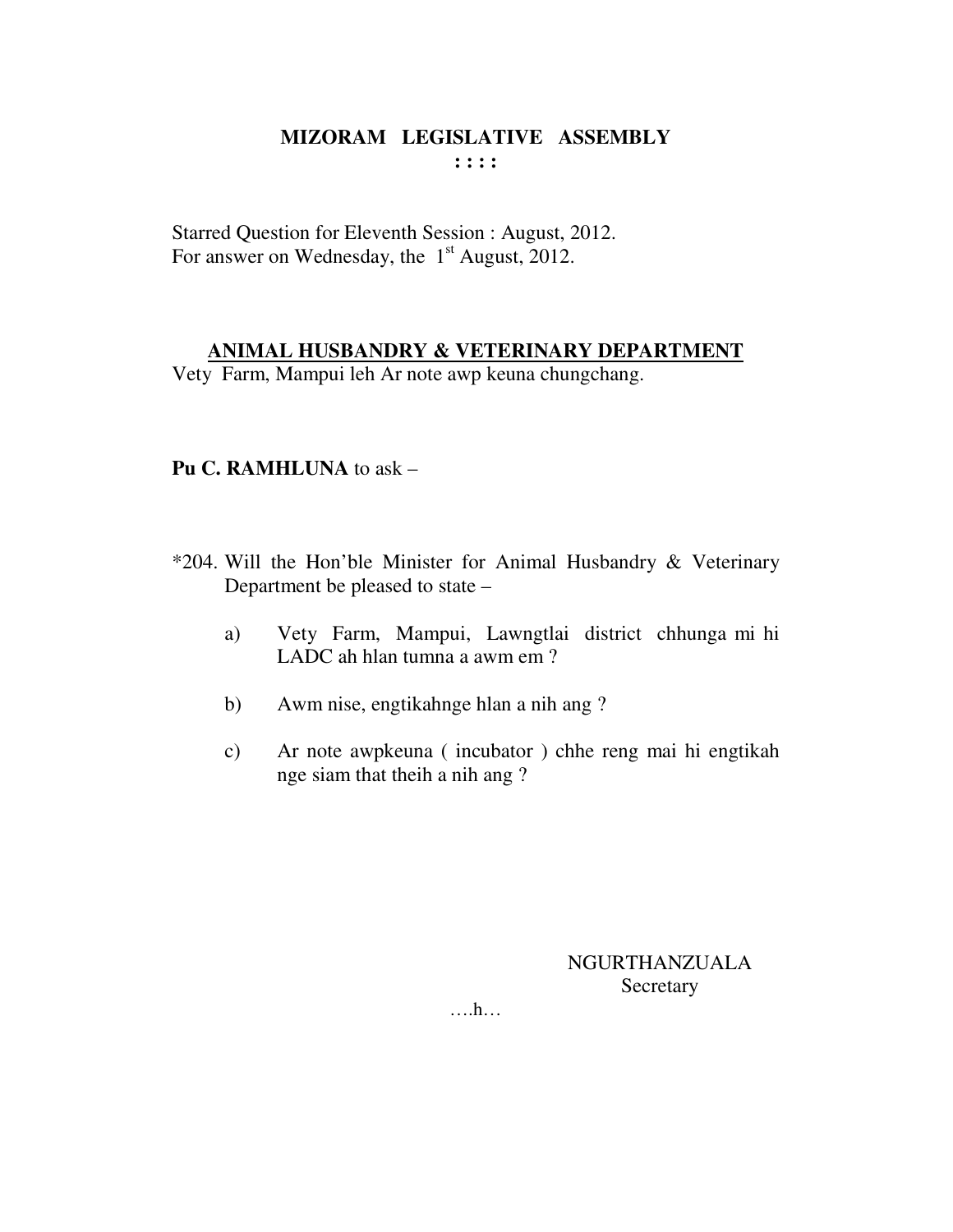:: :: ::

Starred Question for Eleventh Session : August, 2012. For answer on Wednesday, the  $1<sup>st</sup>$  August, 2012.

# ENVIRONMENT & FORESTS DEPARTMENT

Assembly Resolution passed tawh chungchang.

#### Pu K. LIANTLINGA to ask -

\*205. Will the Hon'ble Minister for Environment & Forests Department be pleased to state -

Assembly Resolution passed tawh "Reverine forest reserve hi highland area-a sawn ni rawh se" tih kha engchen nge a kal tawh min hrilh thei em?

> NGURTHANZUALA Secretary.

 $\dots$ nt $\dots$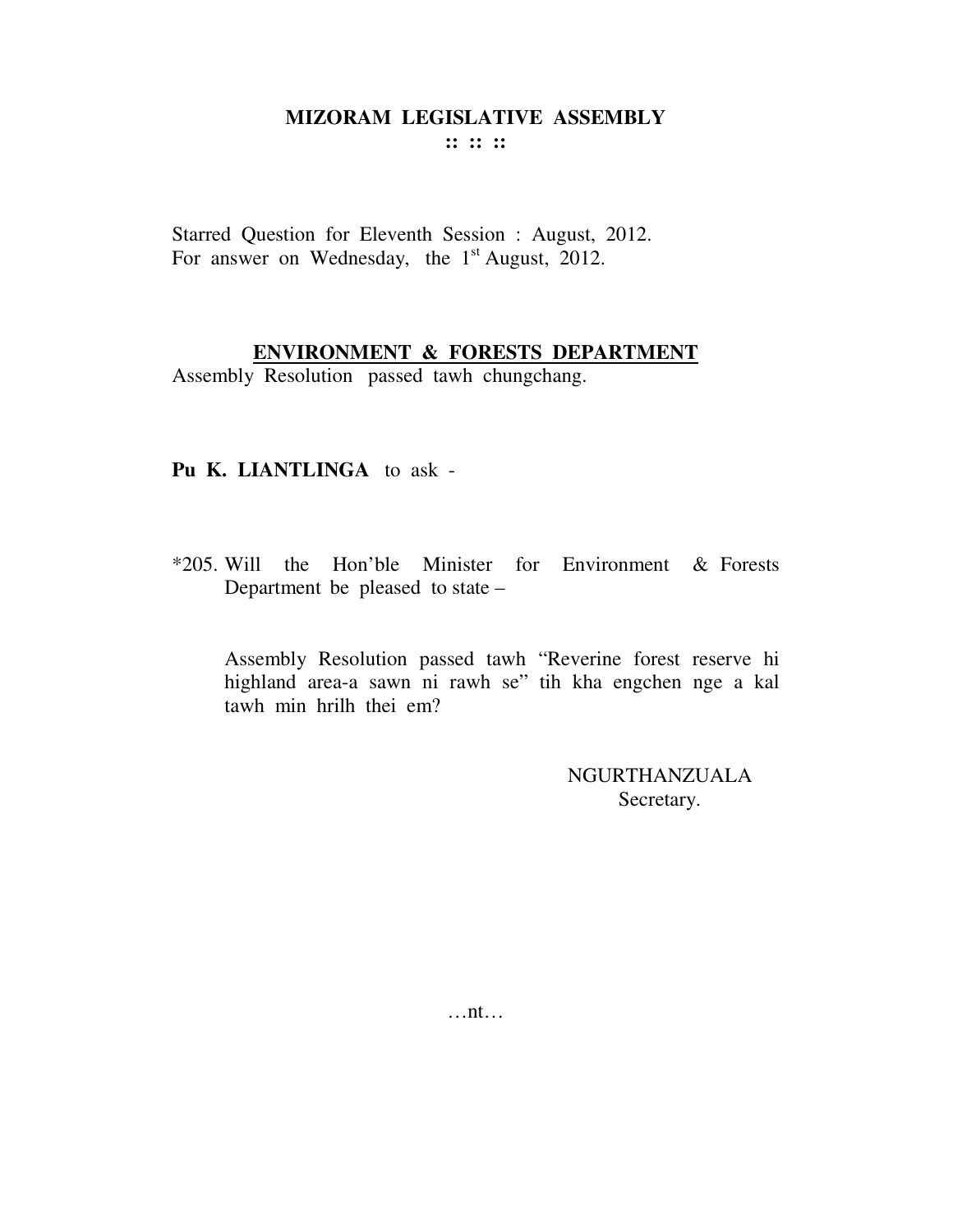#### **MIZORAM LEGISLATIVE ASSEMBLY : : : :**

Starred Question for Eleventh Session : August, 2012. For answer on Wednesday, the  $1<sup>st</sup>$  August 2012.

# **HEALTH & FAMILY WELFARE DEPARTMENT**

Hospital khawl chhia chungchang

# **Pu B. LALTHLENGLIANA** to ask –

- \*206. Will the Hon'ble Minister for Health & Family Welfare Department be pleased to state –
	- a) Mizoram Sorkar Damdawi In (Civil Hospital) a khawl pawimawh chhe reng mai hi engnge a chhan ni ang le ?
	- b) Sorkar hian a tih reh dan a hria em ?
	- c) Engangin nge hma lak a nih ?

NGURTHANZUALA Secretary

….h…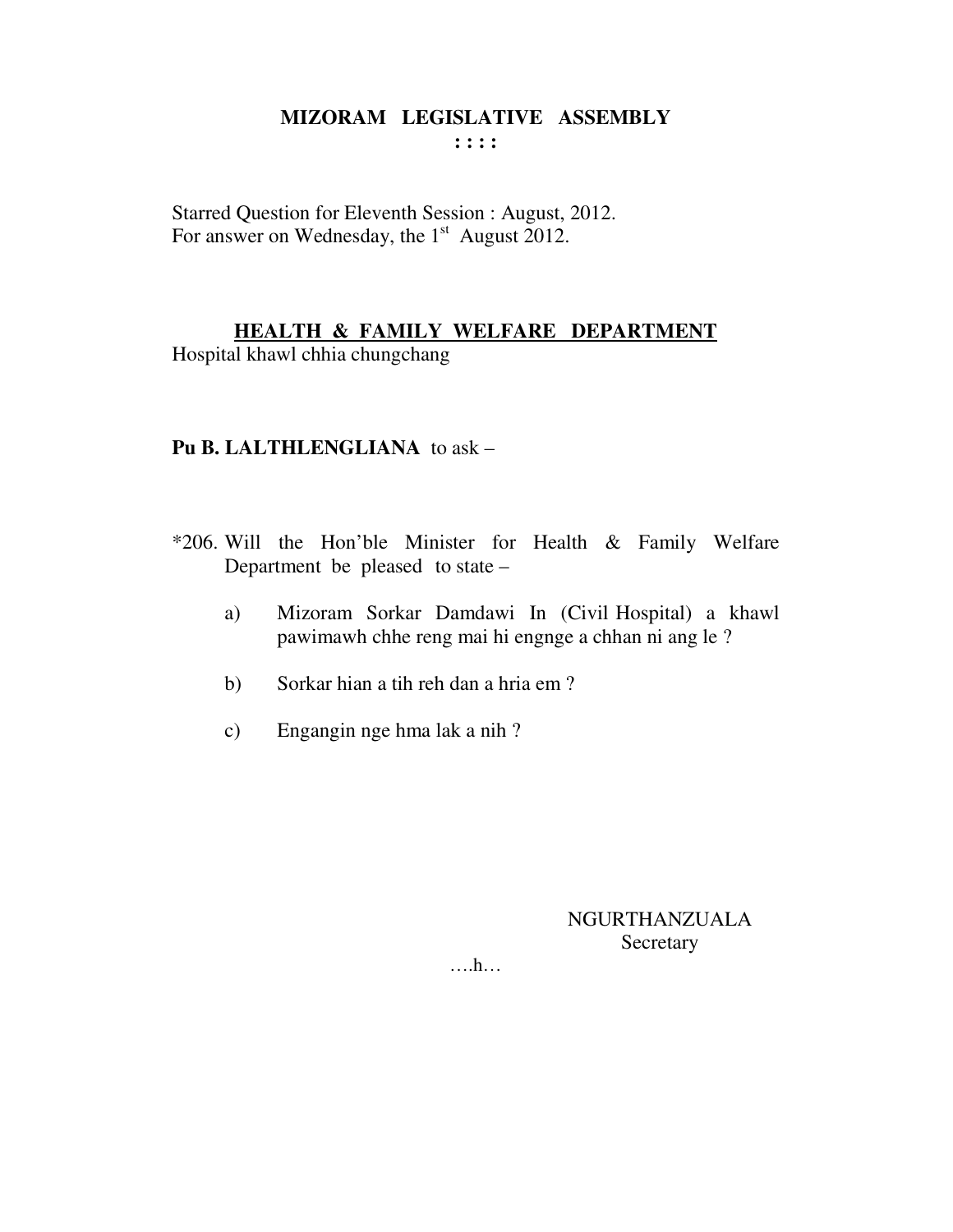## MIZORAM LEGISLATIVE ASSEMBLY :: :: ::

Starred Question for Eleventh Session : August, 2012. For answer on Wednesday, the  $1<sup>st</sup>$  August, 2012.

# ENVIRONMENT & FORESTS DEPARTMENT

Ramngaw chungchang.

## Pu T.T. ZOTHANSANGA to ask -

\*207. Will the Hon'ble Minister for Environment & Forests Department be pleased to state -

Mizoramah ramngaw engzatnge kan neih?

**NGURTHANZUALA** Secretary.

 $\dots$ nt $\dots$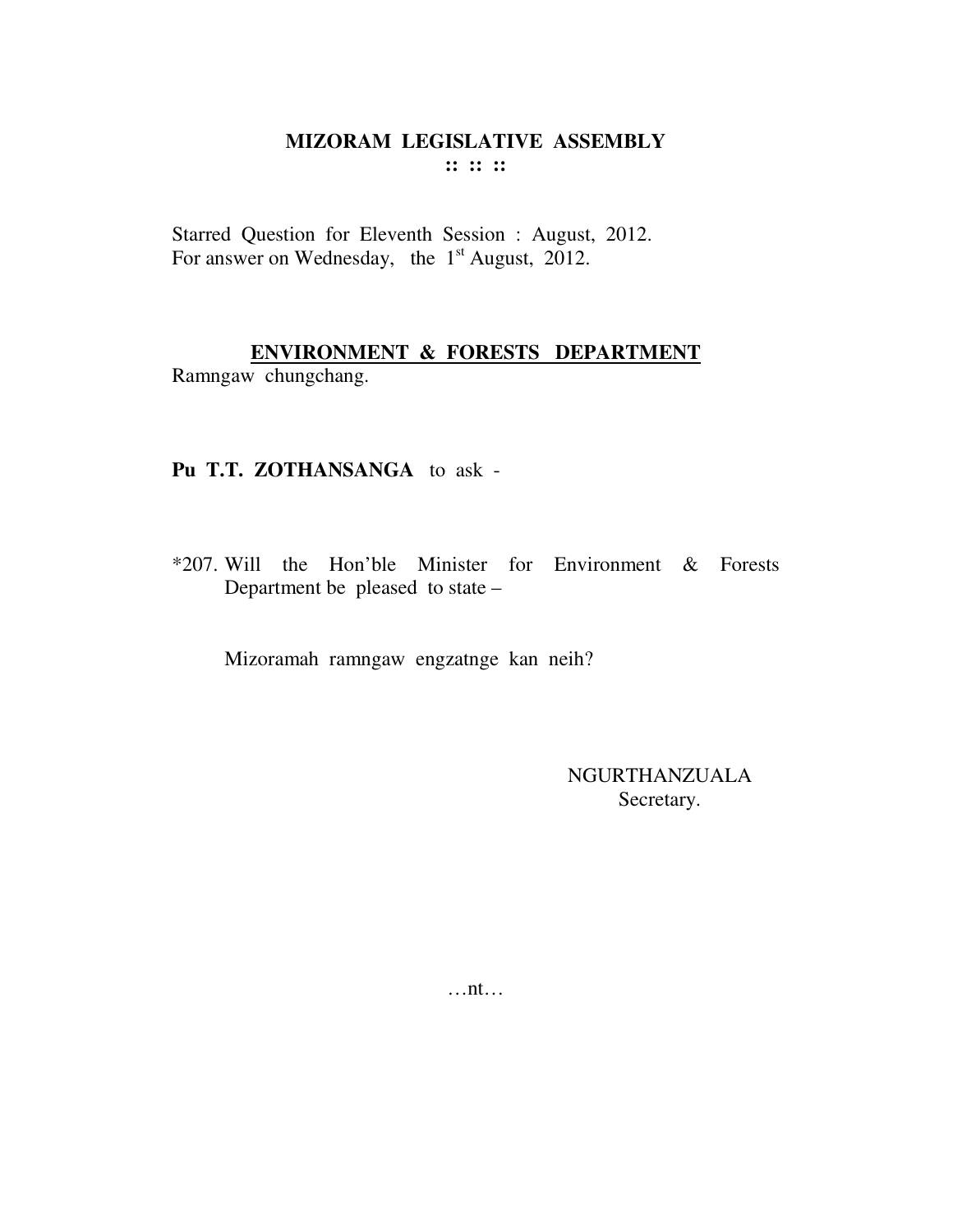## **MIZORAM LEGISLATIVE ASSEMBLY :: :: ::**

Starred Question for Eleventh Session : August, 2012. For answer on Wednesday, the  $1<sup>st</sup>$  August, 2012.

#### **HEALTH & FAMILY WELFARE DEPARTMENT**

3F Regulation hmanga Doctor lak chungchang.

#### **Pu K. LI-ANTLINGA** to ask -

\*208. Will the Hon'ble Minister for Health & Family Welfare Department be pleased to state –

3F Regulation hmanga Doctor 66 lakte hi Sorkarin dah ngheh tumna a neilo hi dan kalh a ni em?

> NGURTHANZUALA Secretary.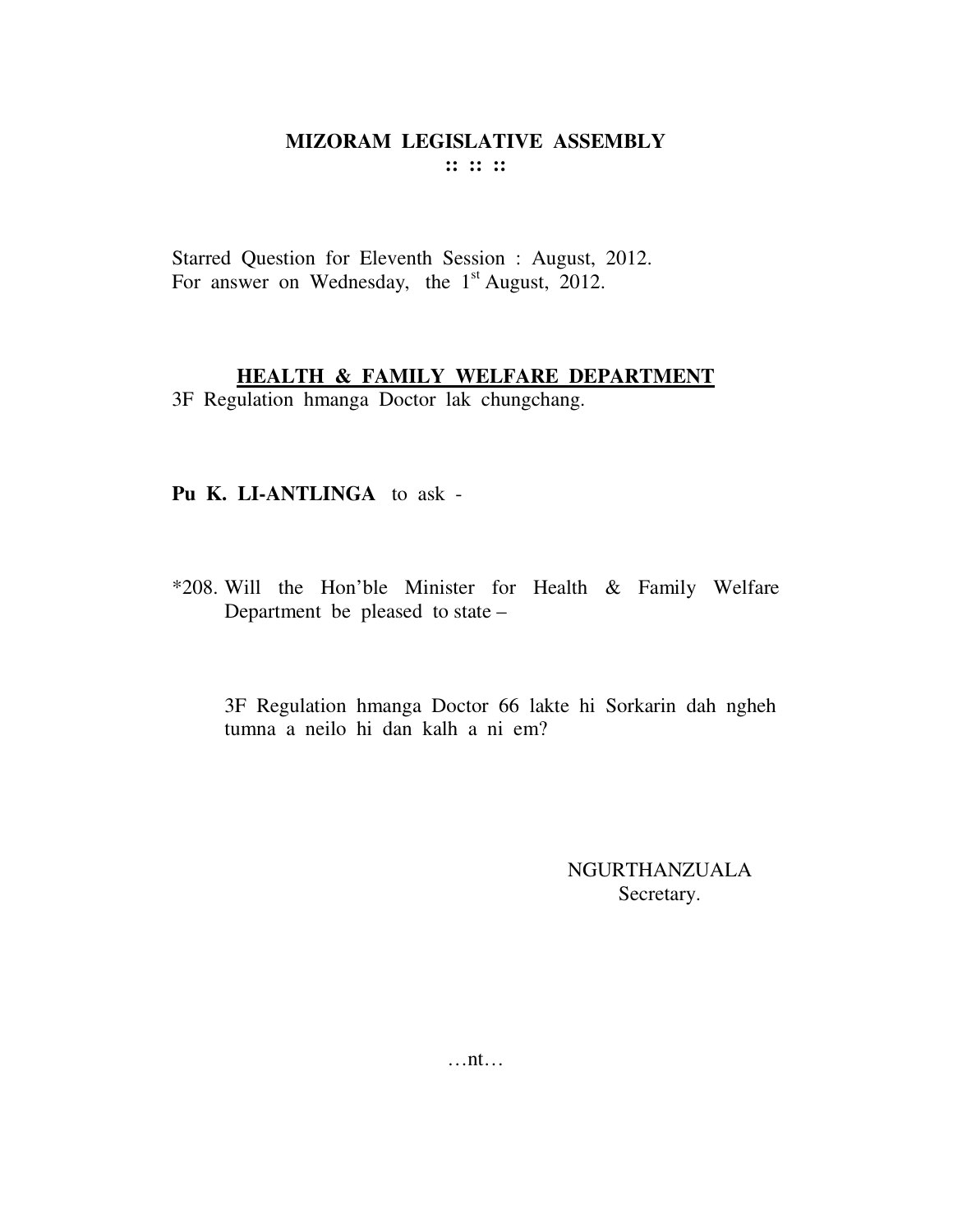# MIZORAM LEGISLATIVE ASSEMBLY  $: : : :$

Starred Question for Eleventh Session : August, 2012. For answer on Wednesday, the  $1<sup>st</sup>$  August 2012.

#### PUBLIC HEALTH ENGINEERING DEPARTMENT

Greater Hnahthial Water Supply Scheme chungchang

## Pu JOHN SIAMKUNGA to ask -

\*209. Will the Hon'ble Minister for Public Health Engineering Department be pleased to state -

Greater Hnahthial Water Supply Scheme, Tuichang pump tum hi engtikahnge zawh tum a nih?

> **NGURTHANZUALA** Secretary

 $\dots$   $h$ ...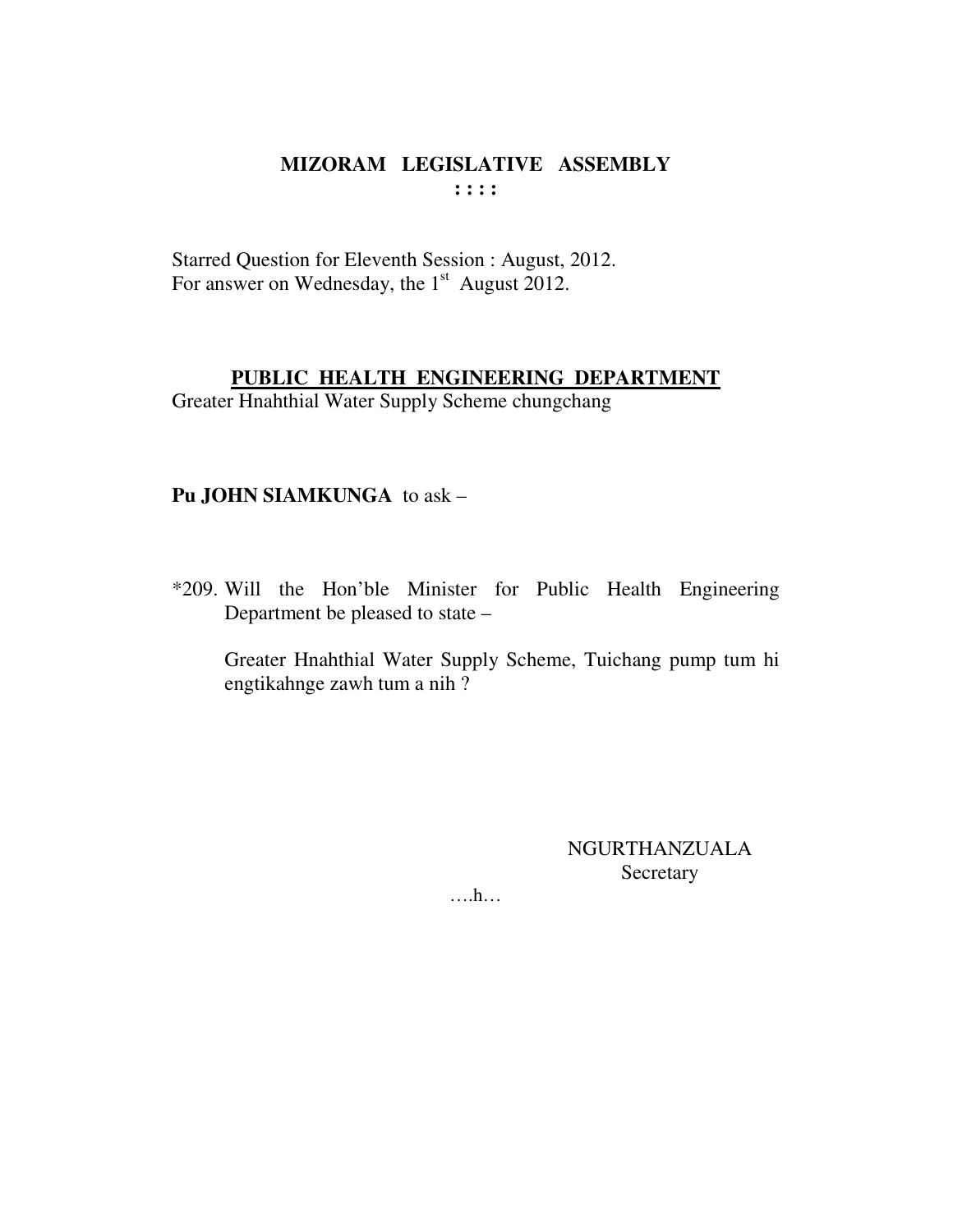**:: :: ::** 

Starred Question for Eleventh Session : August, 2012. For answer on Wednesday, the  $1<sup>st</sup>$  August, 2012.

# **HEALTH & FAMILY WELFARE DEPARTMENT**

PHC building leh quarter chungchang.

#### **Pu B. LALTHLENGLIANA** to ask -

\*210. Will the Hon'ble Minister for Health & Family Welfare Department be pleased to state –

25th East Tuipui Assembly Constituency chhunga PHC building tha lo tak tak tawh leh quarters him tha bawk si lo te hi engtikah nge sak that tum a nih theih ang?

> NGURTHANZUALA Secretary.

…nt…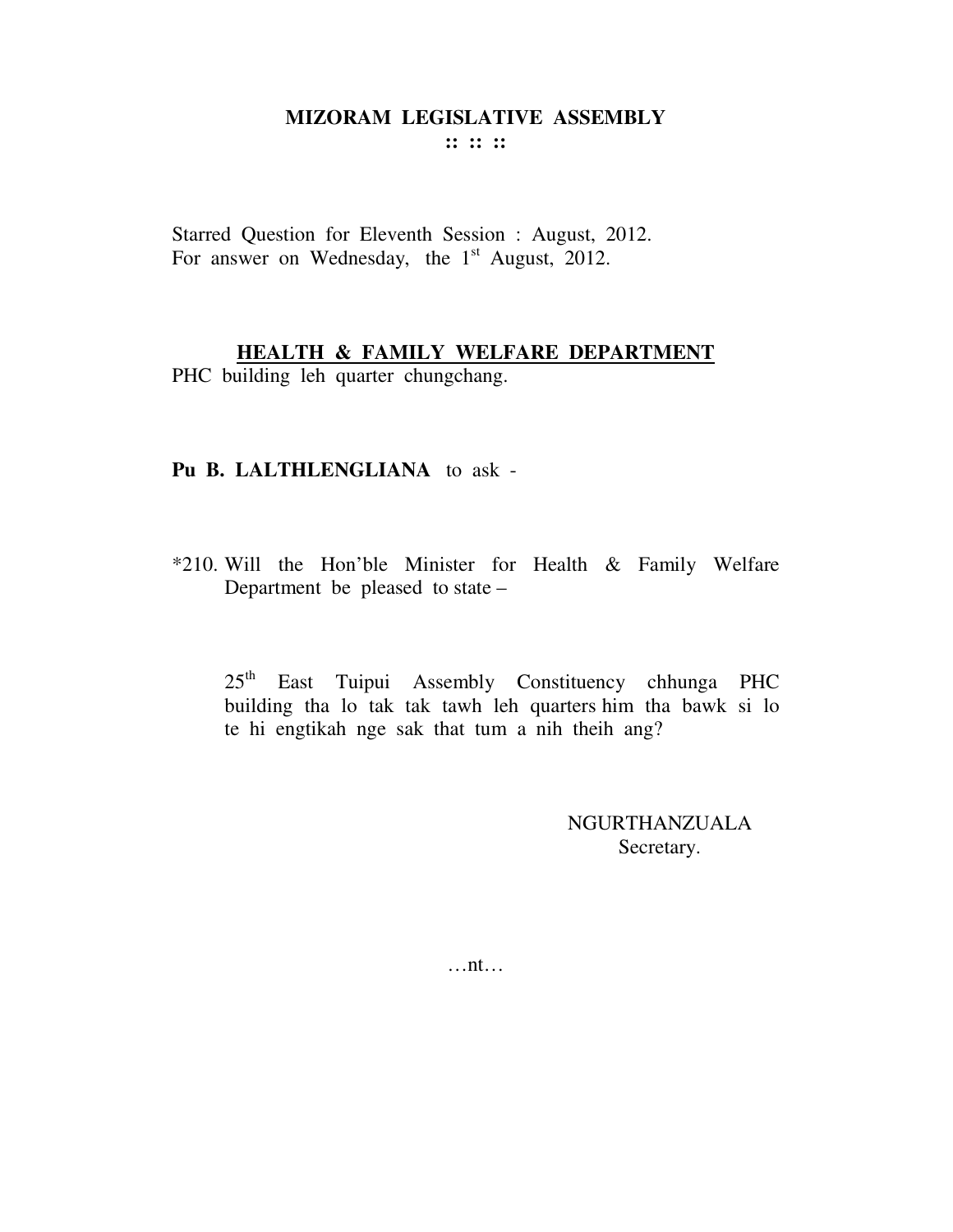**:: :: ::** 

Starred Question for Eleventh Session : August, 2012. For answer on Wednesday, the  $1<sup>st</sup>$  August, 2012.

## **TRANSPORT DEPARTMENT**

Taxi intlan chhawk chungchang.

## **Pu LALROBIAKA** to ask -

\*211. Will the Hon'ble Minister for Transport Department be pleased to state –

Taxi intlan chhawk thin, an vaia tlan leh ta hi Taxi owner leh Taxi driver nawrna a ni em?

> NGURTHANZUALA Secretary.

…nt…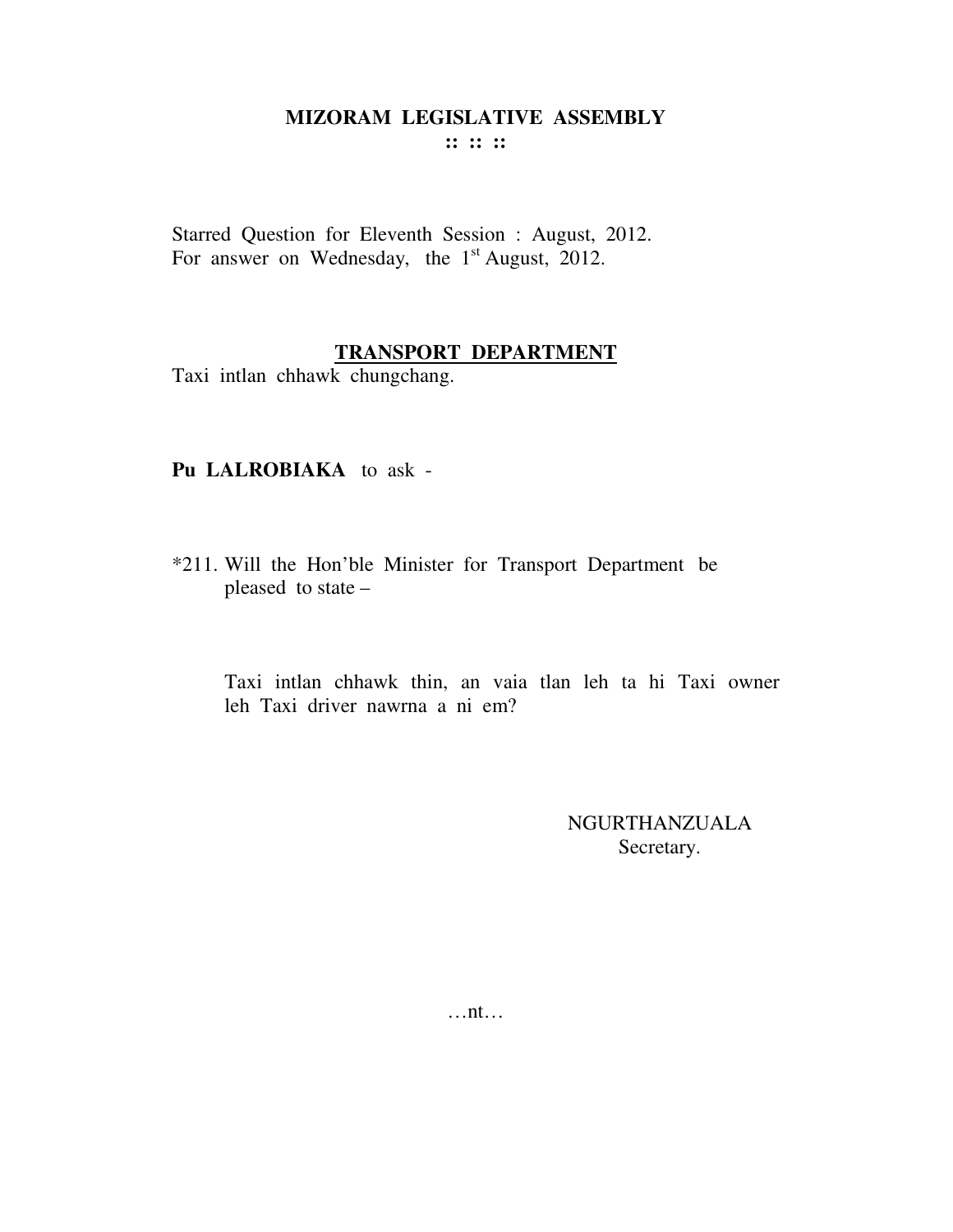Starred Question for Eleventh Session : August, 2012 For answer on Wednesday, the  $1<sup>st</sup>$  August, 2012.

# **TRANSPORT DEPARTMENT**

High Security Number plate chungchang.

# **Pu C. RAMHLUNA** to ask –

- \*212. Will the Hon'ble Minister for Transport Department be pleased to state –
	- (a) High Security Number Plate pakhat siam nan hian sum engzatnge sen ngai ?
	- (b) A siamtu bik hi ruat a ni em ?
	- (c) Motor zawng zawng hi eng hunah nge nei tura tih an nih ?
	- (d) High Security Number Plate pakhat siam nan hian Transport Department hian Vat an la thin em ? Engzatnge an lak ?

NGURTHANZUALA Secretary.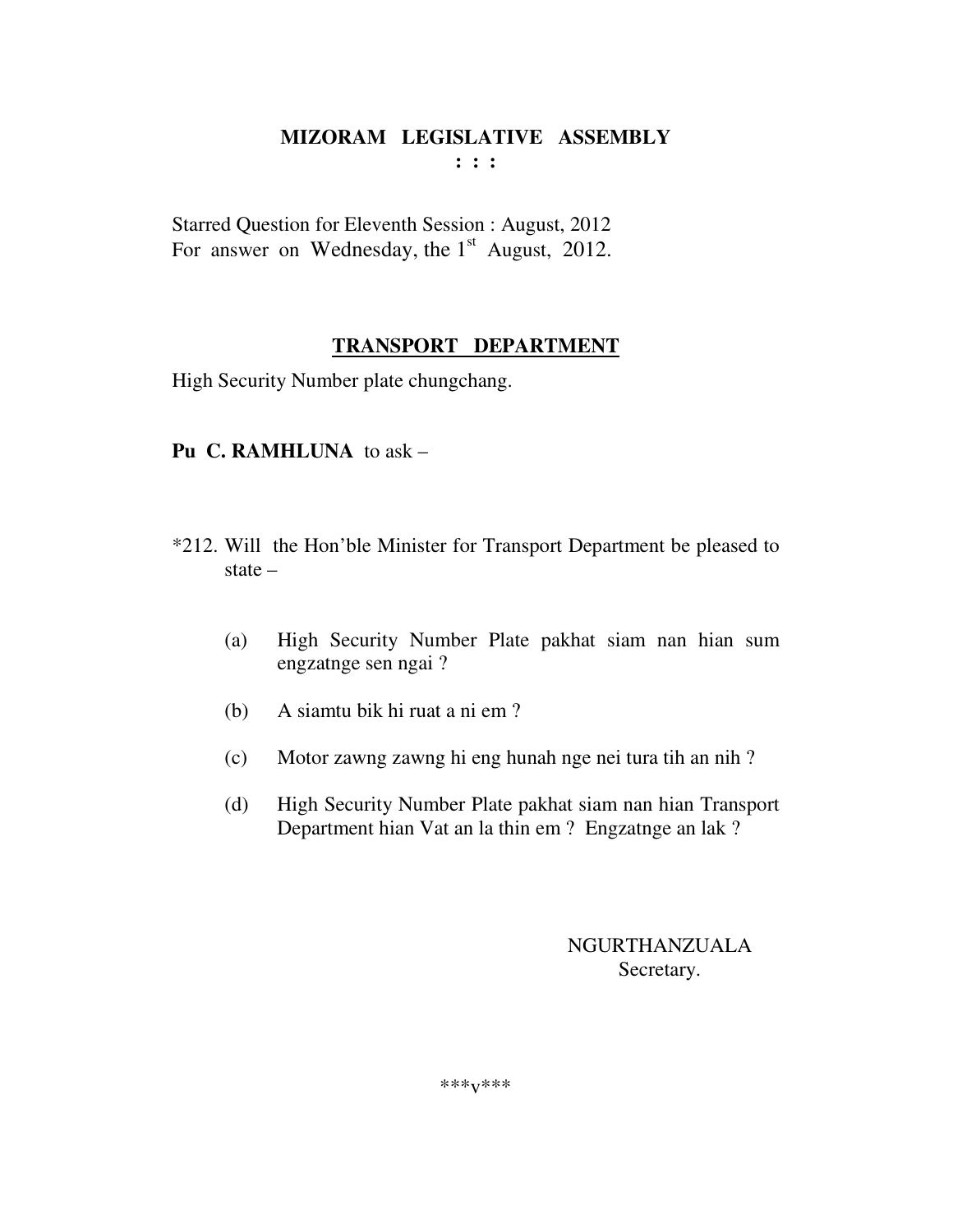**: : : :** 

Starred Question for Eleventh Session : August, 2012. For answer on Wednesday, the 1<sup>st</sup> August, 2012.

# **DISTRICT COUNCIL AFFAIRS DEPARTMENT**

MADC inthlan chungchang

## **Pu T.T. ZOTHANSANGA** to ask –

\*213.Will the Hon'ble Minister for District Council Affairs Department be pleased to state –

MADC inthlan chungchangah lungawilohna thu Court-ah thlen an awm em?

> NGURTHANZUALA Secretary

...st…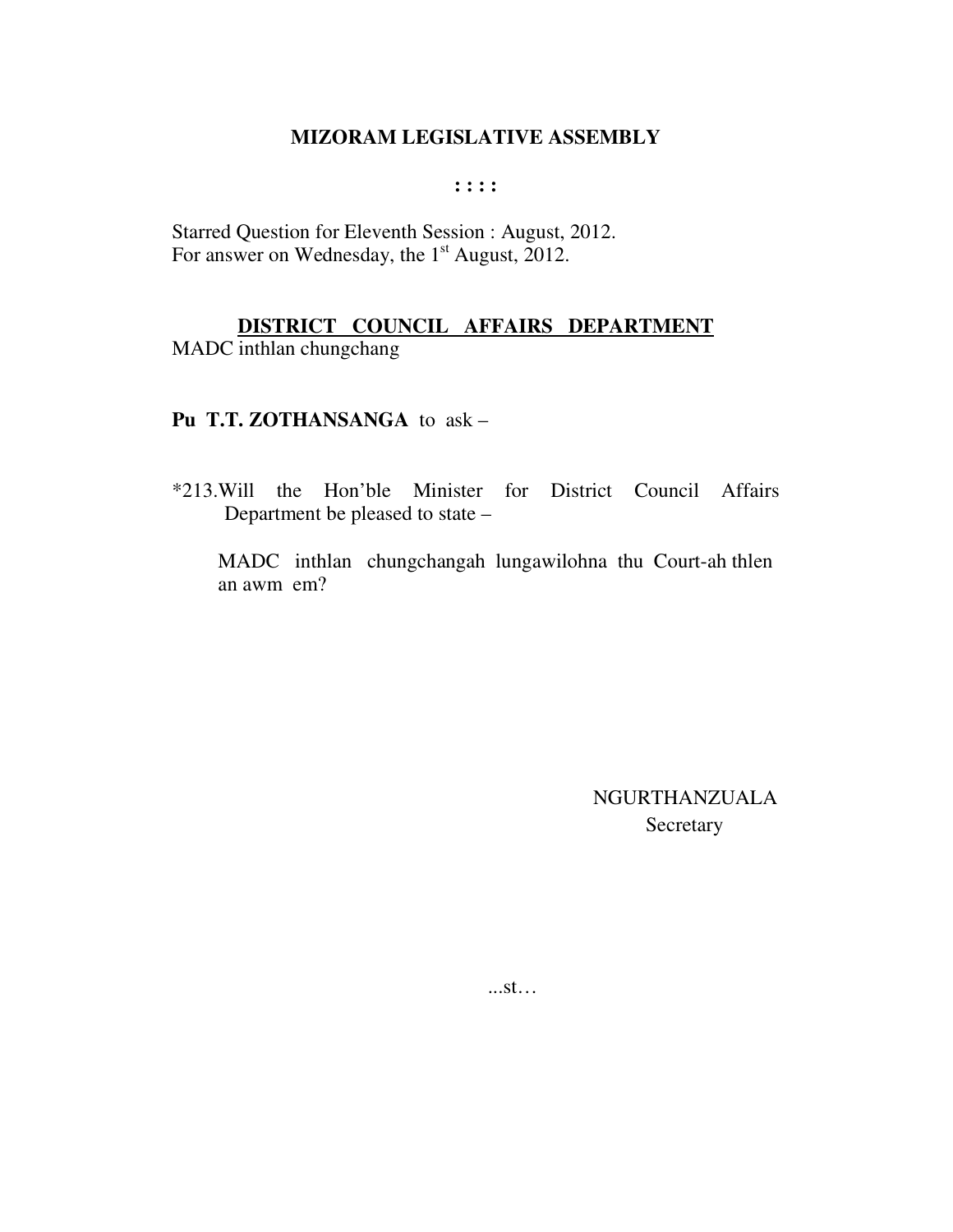Starred Question for Eleventh Session : August, 2012 For answer on Wednesday, the  $1<sup>st</sup>$  August, 2012.

#### **TRANSPORT DEPARTMENT**

Revenue chungchang.

#### **Dr. R. LALTHANGLIANA** to ask –

- \*214. Will the Hon'ble Minister for Transport Department be pleased to state –
	- a) Revenue collection of Transport Department during the last three (3) years ie  $2009 - 2010$ ,  $2010 - 2011$  &  $2011 -$ 2012
		- i) MST Wing
		- ii) MV/STA Wing
	- b) Total No of employees of a & b above

#### NGURTHANZUALA Secretary.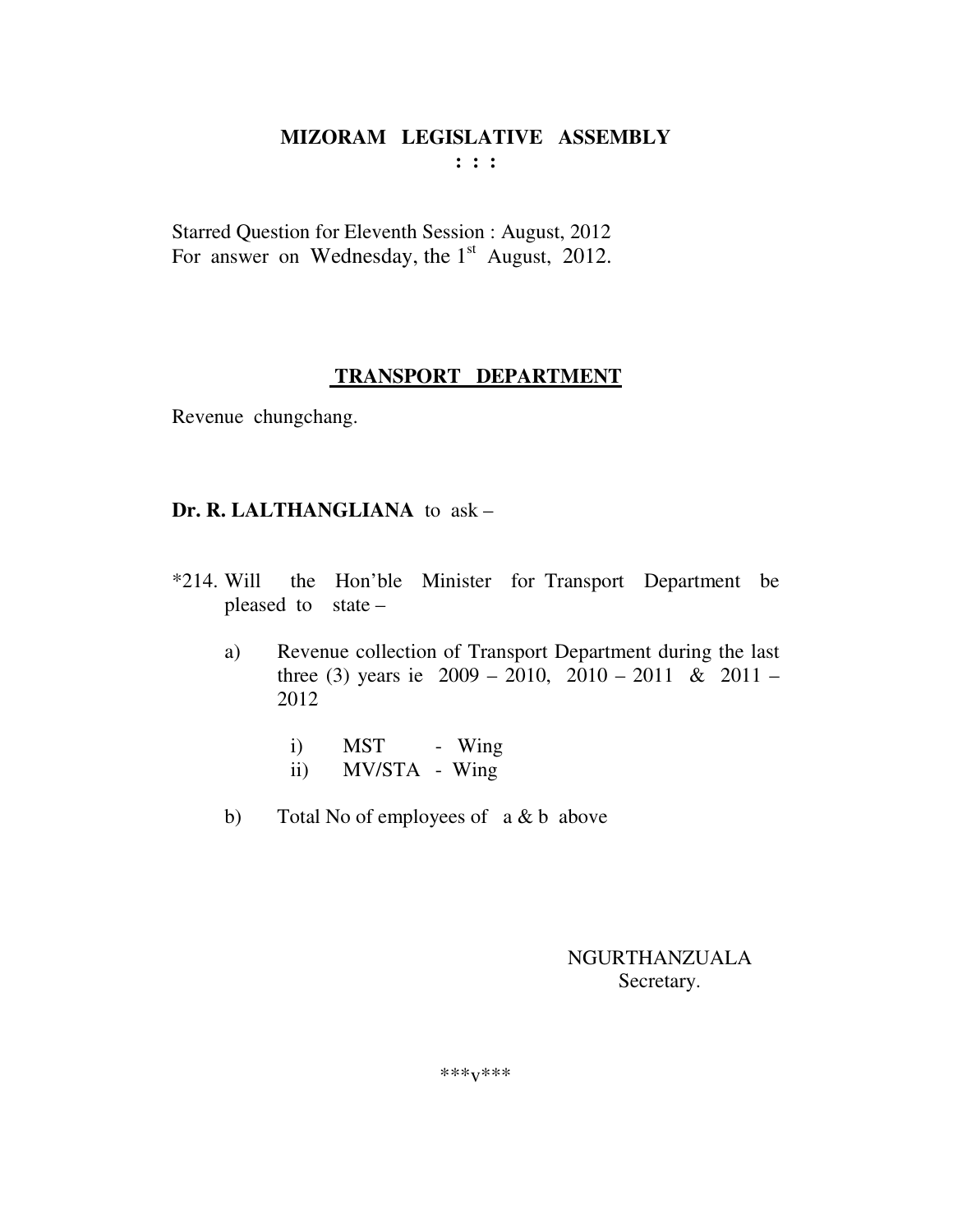Starred Question for Eleventh Session : August, 2012 For answer on Wednesday, the  $1<sup>st</sup>$  August, 2012

# TRANSPORT DEPARTMENT

Motor Vehicle Tax chungchang.

# Pu K. LIANTLINGA to ask -

\*215. Will the Hon'ble Minister for Transport Department be pleased to state  $-$ 

Kum 2008-2012 chhung hian Motor Vehicle Tax chi hrang hrangah hian Sorkarin sum engzatnge a lak luh? Year Wise-in min hrilh thei em?

> **NGURTHANZUALA** Secretary

 $***m***$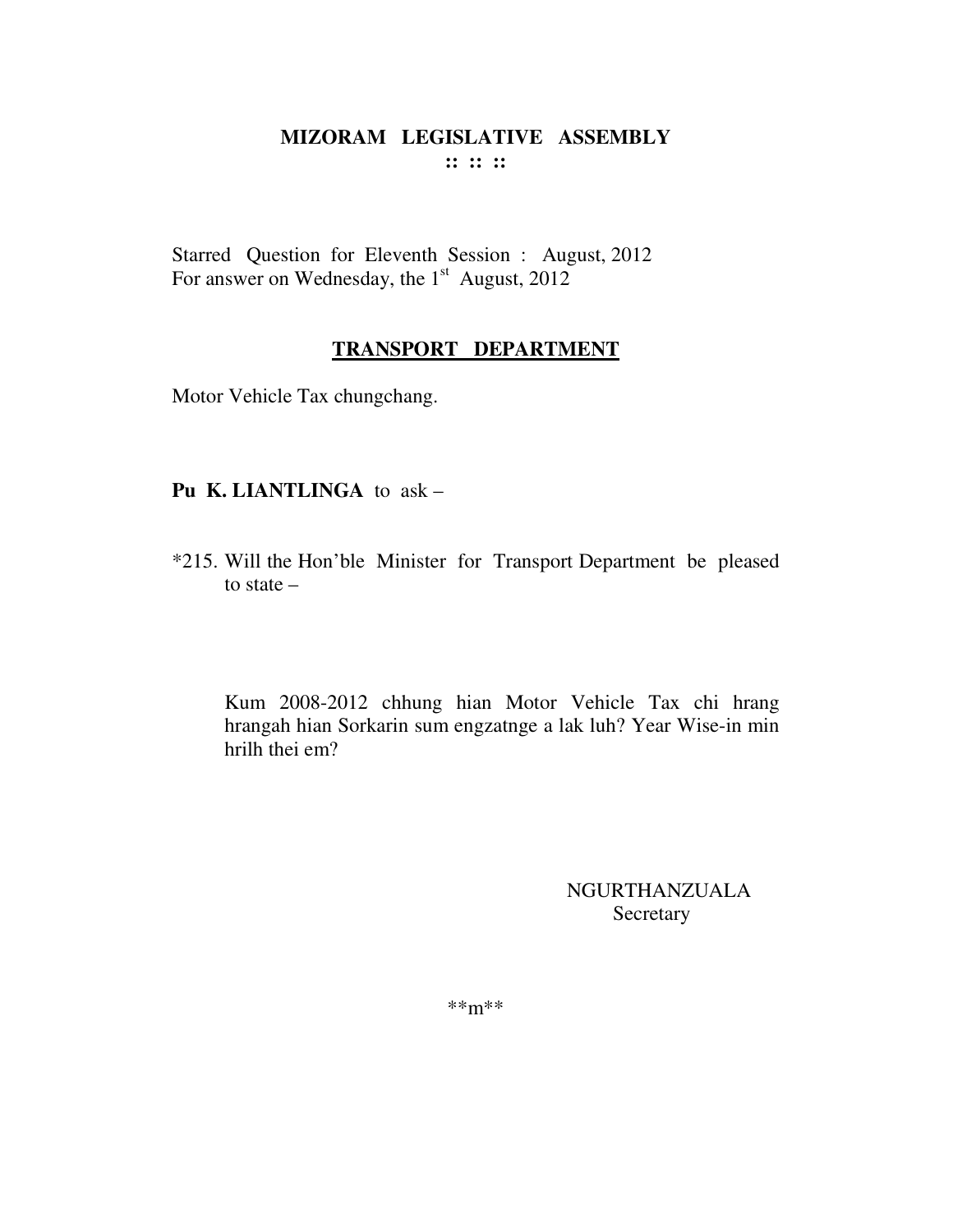**: : : :** 

Starred Question for Eleventh Session : August, 2012. For answer on Wednesday, the 1<sup>st</sup> August, 2012.

## **HEALTH & FAMILY WELFARE DEPARTMENT**

S. Vanlaiphai PHC leh Hnahthial CHC chungchang

#### **Pu JOHN SIAMKUNGA** to ask –

- \*216. Will the Hon'ble Minister for Health & Family Welfare Department be pleased to state –
	- a) S. Vanlaiphai PHC-ah hian Doctor engtikah nge dah anih dawn?
	- b) Hnahthial CHC-ah hian Doctor dah belh dan a awm ang em?

 NGURTHANZUALA **Secretary** 

...st…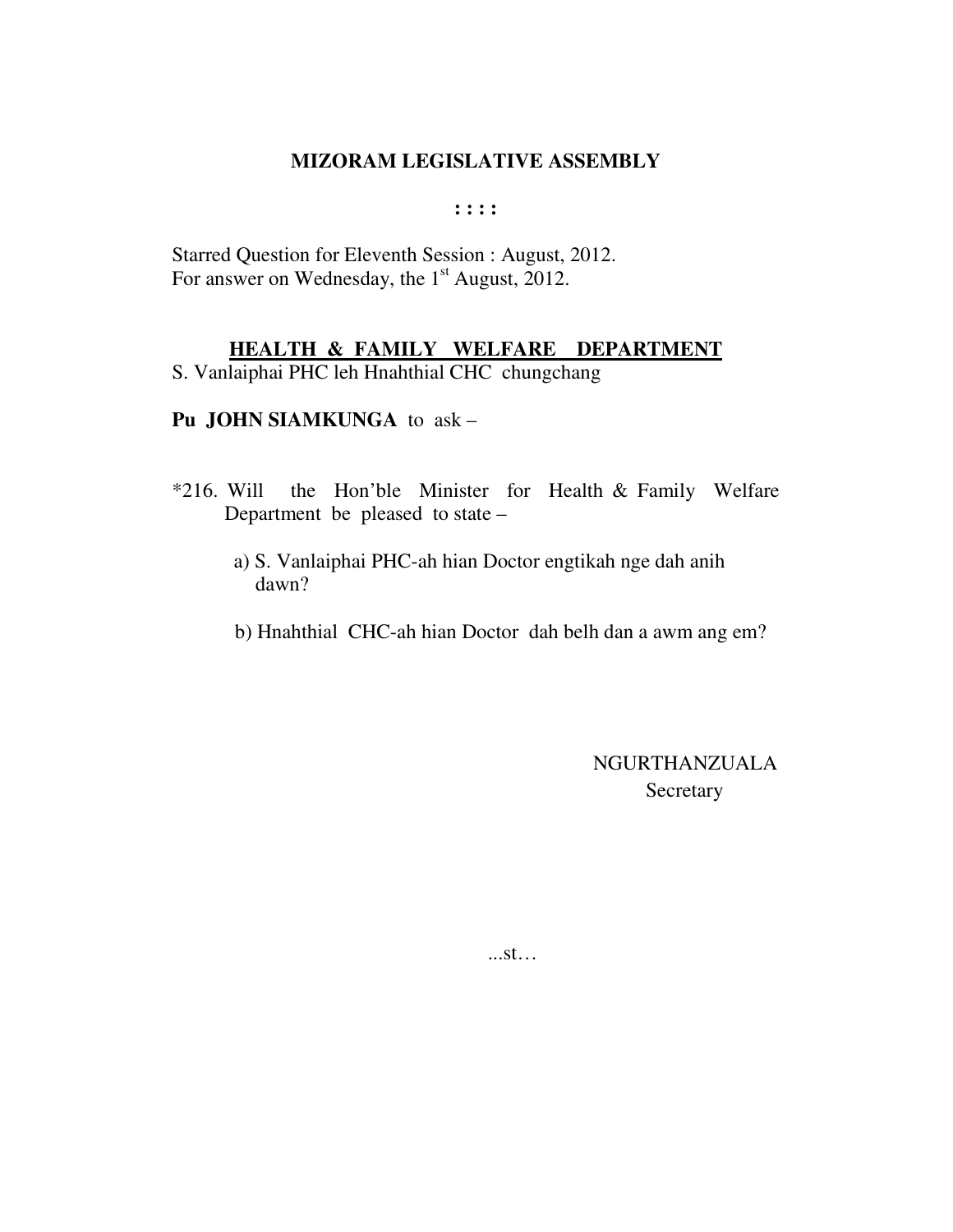# MIZORAM LEGISLATIVE ASSEMBLY  $\mathbf{1}$   $\mathbf{1}$   $\mathbf{1}$   $\mathbf{1}$

Starred Question for Eleventh Session : August, 2012. For answer on Wednesday, the 1<sup>st</sup> August 2012.

# **ENVIRONMENT & FORESTS DEPARTMENT** Wild life chungchang

# Pu T.T.ZOTHANSANGA to ask -

\*217. Will the Hon'ble Minister for Environment & Forests Department be pleased to state –

Murlen National Park a Wild life Guard M/R te dinhmun siamthat tumna a awm em ?

> **NGURTHANZUALA** Secretary

 $\dots$ ...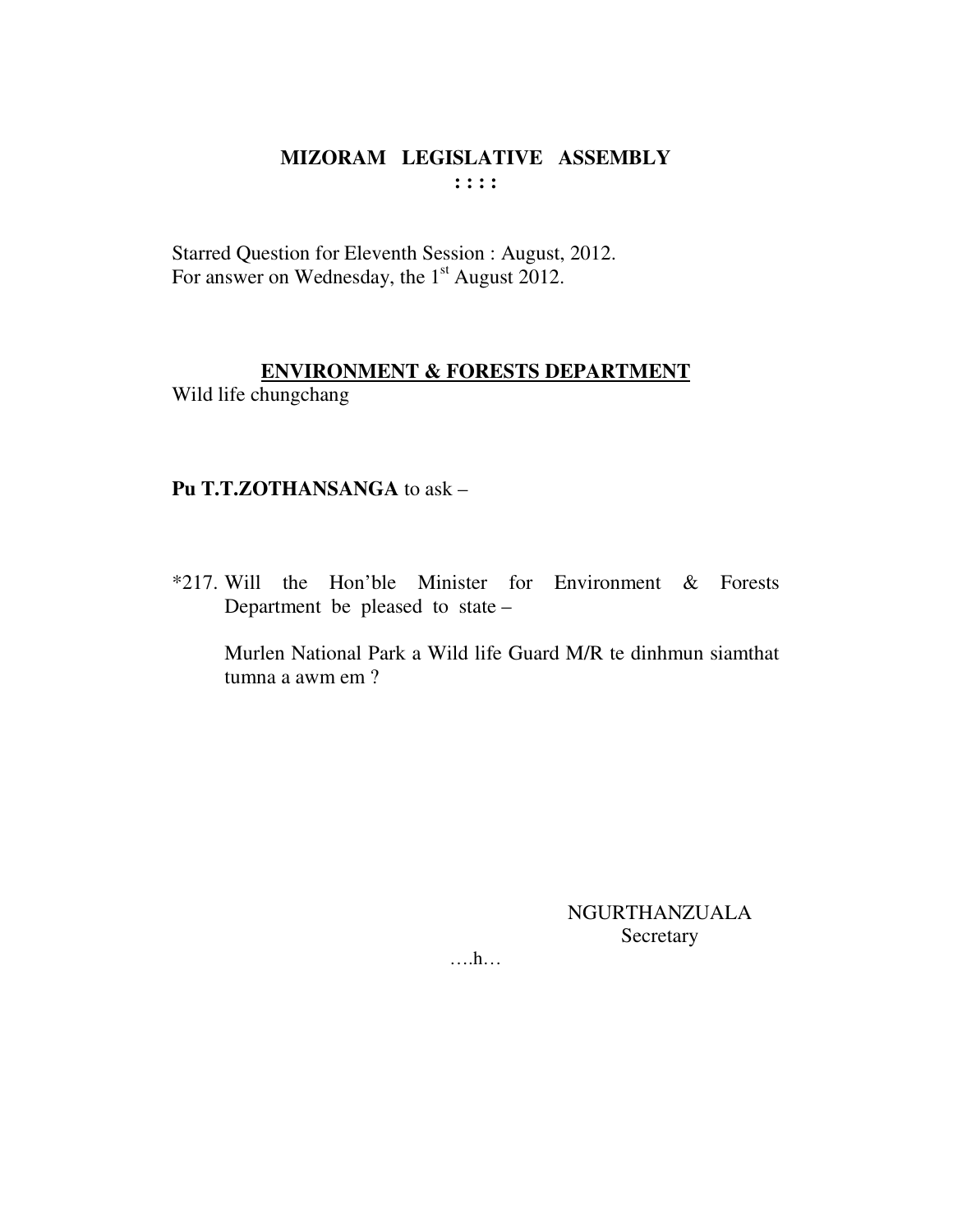## MIZORAM LEGISLATIVE ASSEMBLY  $: : : :$

Starred Question for Eleventh Session : August, 2012. For answer on Wednesday, the  $1<sup>st</sup>$  August, 2012.

# **HEALTH & FAMILY WELFARE DEPARTMENT** Health Worker chungchang.

**Pu C. RAMHLUNA** to ask –

# \*218. Will the Hon'ble Minister for Health & Family Welfare Department be pleased to state –

- a) Mizoram pumpuiah hian Health Worker post hi engzatnge awm?
- $b)$ Health Worker ho hi Regular appointment, State contract leh RCH/NRHM hnuaia contract-te hi engzatnge ? (Female / Male)
- State contract employees leh central contract employees-te hi  $c)$ remuneration engzatnge pek an nih?
- $\mathbf{d}$ Contract rawih hote hi a nghetin an rawih theih ve hun tur engtiknge ni ang ?

**NGURTHANZUALA** Secretary

 $\dots$ ...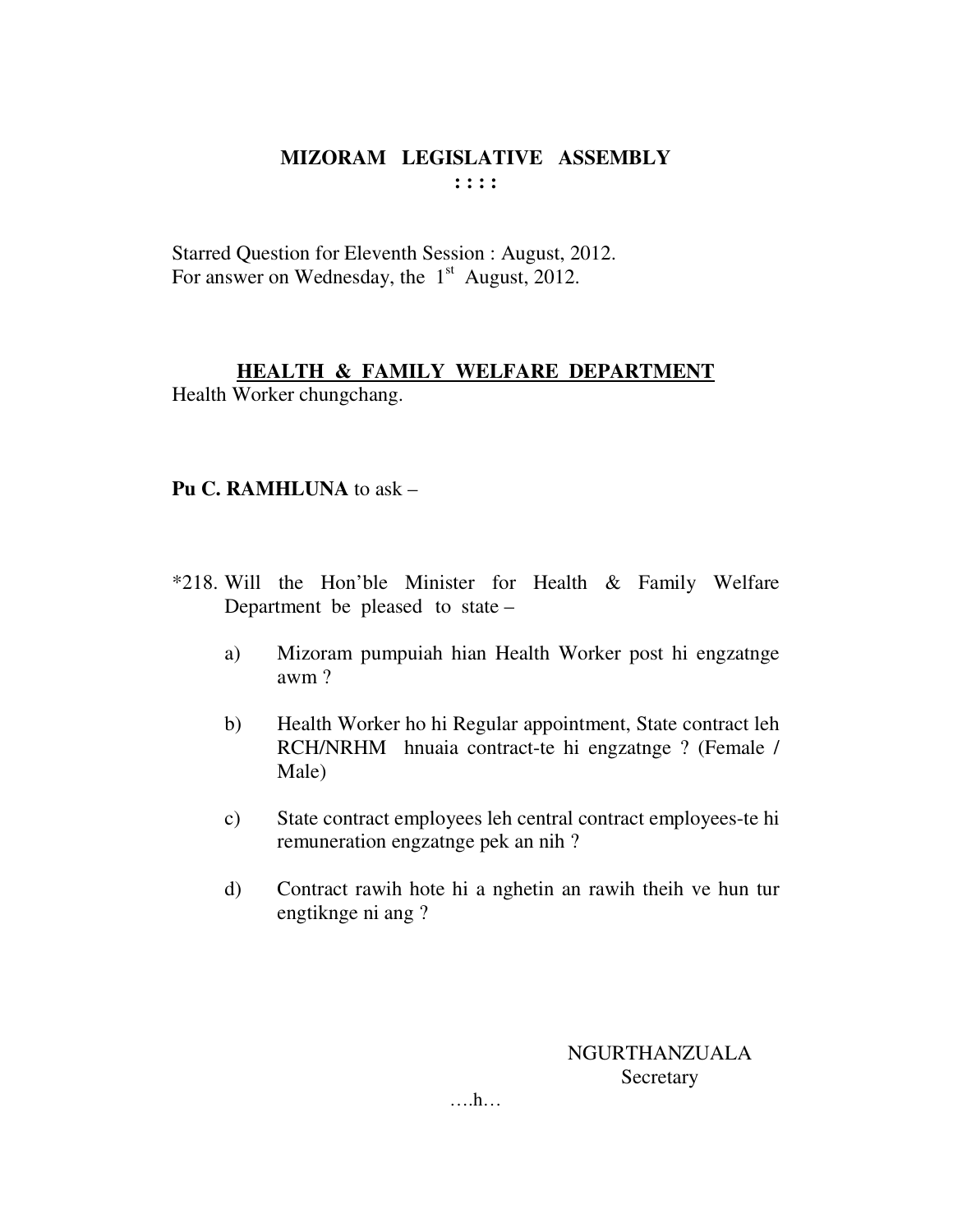# MIZORAM LEGISLATIVE ASSEMBLY  $: : : :$

Starred Question for Eleventh Session : August, 2012. For answer on Wednesday, the 1<sup>st</sup> August 2012.

## **HEALTH & FAMILY WELFARE DEPARTMENT**

Award dawn chungchang

# Pu T.T.ZOTHANSANGA to ask -

\*219. Will the Hon'ble Minister for Health & Family Welfare Department be pleased to state -

Health Department-in eng Award-te nge a dawn?

**NGURTHANZUALA** Secretary

 $\dots$   $h$ ...